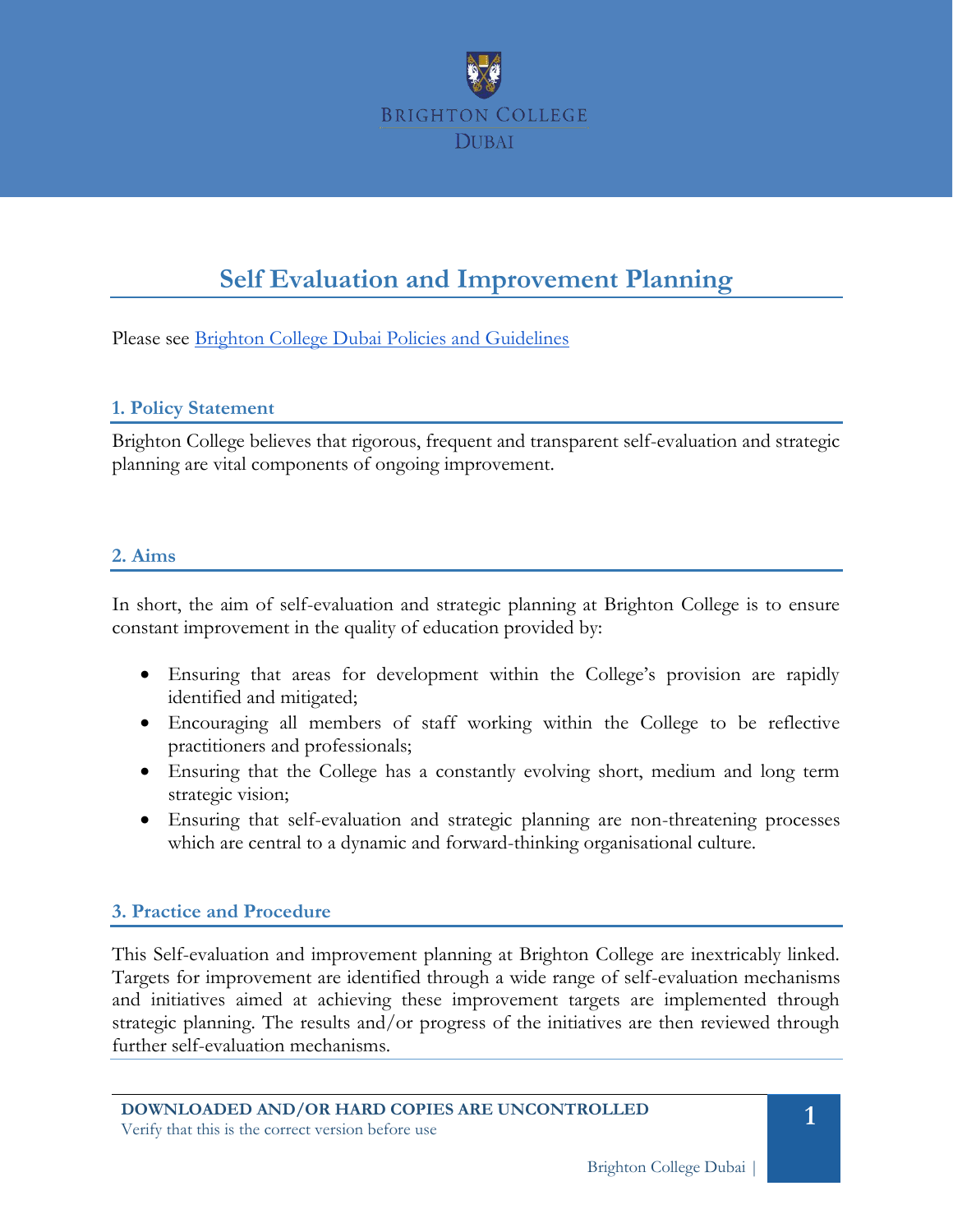



## 3.1 Self-Evaluation Mechanisms

A wide range of self-evaluation mechanisms are used to inform the College's *root and branch* approach to assessing its own performance. These mechanisms include:

- **Lesson observations**, to make judgements on the quality of teaching and learning at the College;
- **Learning walks**, to either inform judgements on an agreed area of focus or identify more general areas for review;
- **Work trawls**, to assess the quality of work produced by pupils of all ages and abilities;
- **Assessment and marking scrutiny**, to make judgements on the quality of assessment and the effectiveness of the **College Marking Policy**;
- **Planning scrutiny**, to make judgements on the quality of planning and the effectiveness of **Teaching and Learning**;
- **Pupil focus groups** and discussions with pupils about their work, to either inform judgements on an agreed area of focus or identify more general areas for review;
- **Pupil pursuits**, to make judgements on the provision for and experiences of identified groups of pupils;
- Parents, pupil and staff **questionnaires**, to ascertain the views of key stakeholders;
- **Statistical analyses** of a range of data sources (including: admissions, assessment, progress, value added, attendance, punctuality, behaviour, lesson observations, performance management, rewards and sanctions, and complaints and grievances);
- **Policy scrutiny**, to make judgements on the effectiveness of key policy documentation;
- **Case studies**, to provide a narrative for identified areas for improvement;
- **Curriculum reviews**, to make judgements on the quality of provision;
- An analysis of the progression and effectiveness of any specific **action plans** that may be in place.
- An analysis by **Inclusion Governor(s**) to include SEN review, IEPs and the tracking or provision.
- External Reviews by Bloom Education and Brighton College UK.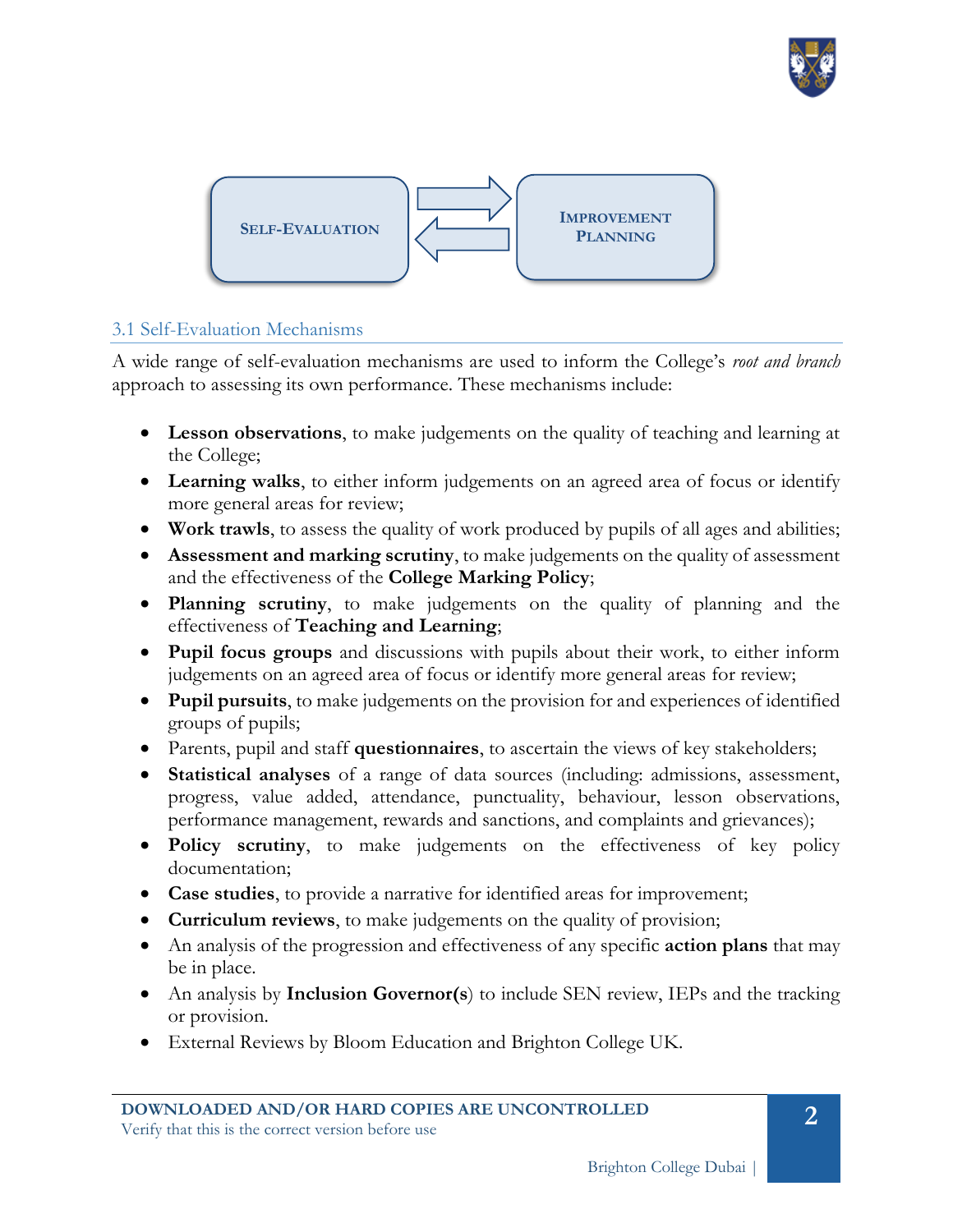

Many of the self-evaluation mechanisms require the recording of judgements with associated supporting evidence in standard proformas, such as Lesson Observation Sheets, which are developed along KHDA and ISI guidelines. This data is used by the College Leadership Team to inform their judgements in the **Self-Evaluation Form (SEF)**.

## 3.2 Self-Evaluation Form (SEF)

The College Self-Evaluation Form (SEF) is designed to meet the requirements of the UAE inspection framework. The Brighton College SEF is designed to be an organic document, which is inspection-ready at any point, but which is constantly being updated and reviewed to reflect evolving judgements.

## 3.3 Strategic and Improvement Planning

Academic strategic and improvement planning is designed to constantly raise the quality of educational provision provided at the College. Strategic and improvement planning at Brighton College is informed by the self-evaluation process (see section 3.1) and is concentrated on three timescales:

- Short term within the current academic year;
- Medium term within the next academic year;
- Long term after the next academic year.

The governing board systematically monitors the work of the school. Through surveys, discussions with groups of parents, and the information from reviews, governors have a detailed knowledge of the work of the school. Governors us the information to hold school leaders to account and to influence the direction of school improvement.

Strategic developmental or improvement planning is articulated within the College Action Plan (CAP). Within the plan, a number of key priorities are identified each with their own specific action(s) with success criteria, timescale and leadership.

| Priority | <b>Action</b> | <b>Success Criteria</b> | Timescale | Leadership |
|----------|---------------|-------------------------|-----------|------------|
|          | π.            |                         |           |            |
|          | Ζ.            |                         |           |            |
|          | 3.            |                         |           |            |

**Table 3.1** Format of Academic Strategic Plan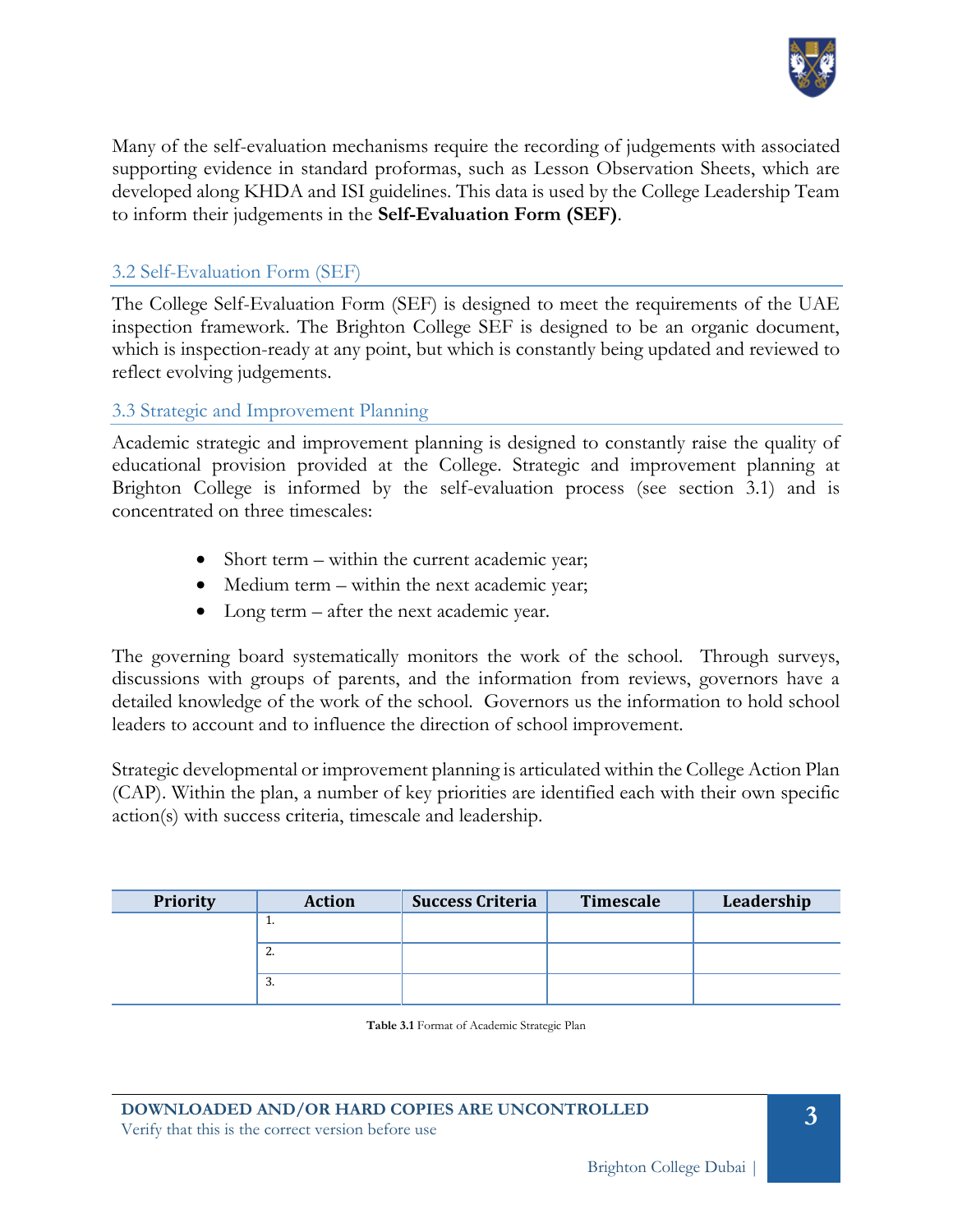

## 3.4 Teaching and Learning

Teaching and learning is a primary focus of both self-evaluation and strategic planning. The quality of teaching and learning at the College is seen as the main indication of College success, and, as a result, planning initiatives are prioritised according to their potential impact on teaching and learning

## 3.5 Differentiative/Inclusion

The self-evaluation framework requires an assessment of the provision for all groups of pupils within the College. Judgements on the provision for pupils with special educational needs (SEN), English as an additional language (EAL) and those that are identified as gifted and talented (G&T) are all outlined within the SEF along with those for any other identified groups within the pupil population.

## **4. Assessment and Record Keeping**

A large quantity of data is produced during the self-evaluation process, much of which is entered onto or produced from the College database (iSAMS). Judgements on the quality of provision are regularly moderated and triangulated by considering a range of data sources, and by ensuring that judgements are fair and consistent.

## **5. Staffing and Resources**

All members of staff at the College are responsible for evaluating their own performance and working on strategies to improve areas that need developing. Teachers are responsible for providing evidence on request. The Heads of School are responsible for co-ordinating the self-evaluation processes within their school and the CLT is responsible for reviewing and analysing the evidence to make judgements in the SEF. The CLT is responsible for producing and implementing the College Action Plan.

#### **6. Monitoring and Review**

This policy is monitored on a termly basis by the Heads of School and is under constant review.

# **7. Approved by**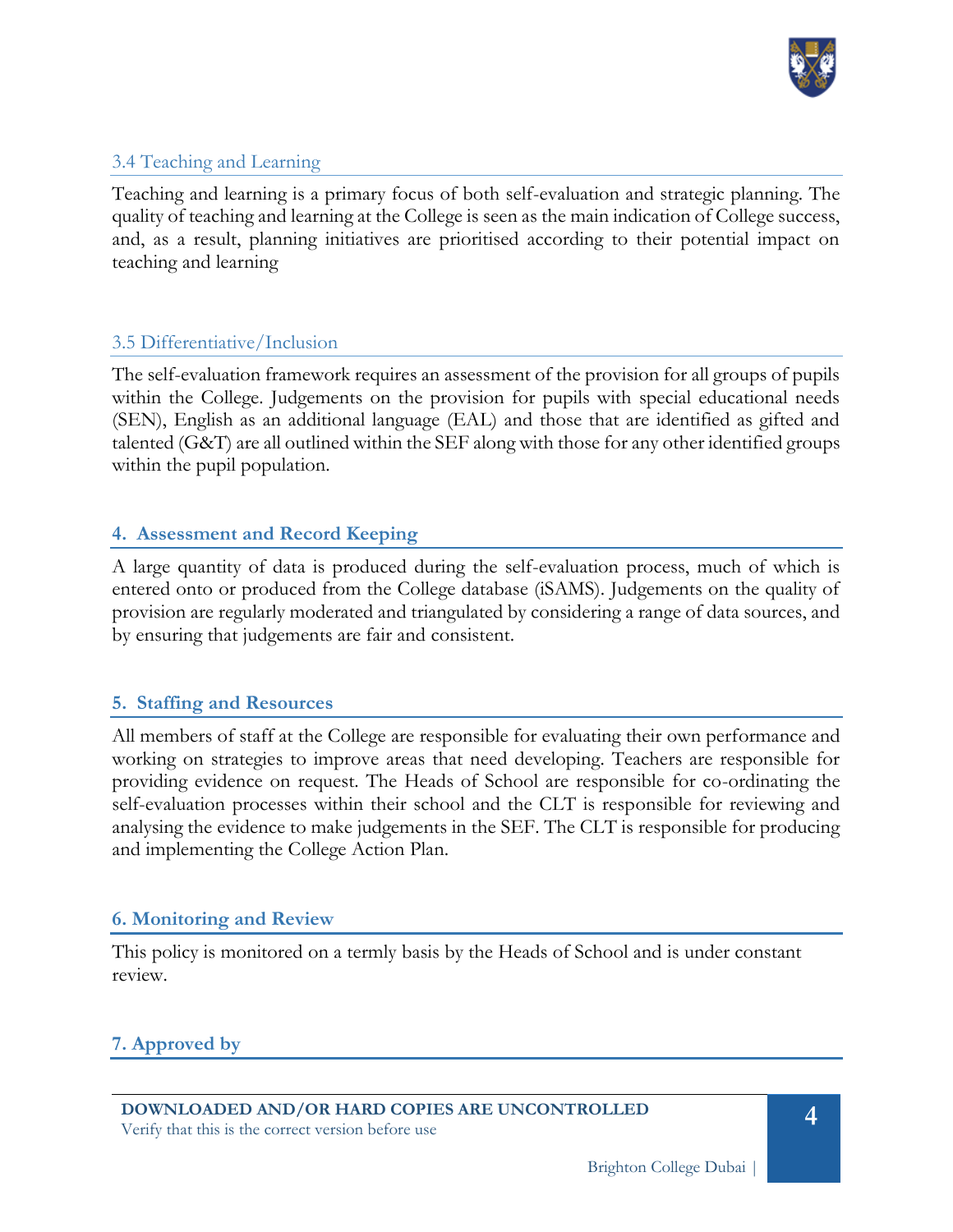

Head Master on behalf of the College:

fore

Simon Crane, Head Master

On behalf of the Governors:

Mrs Nilay Ozral, Board Member

Change History Record

| Version<br>No. | <b>Description of Change</b> | Owner              | Date of Issue |
|----------------|------------------------------|--------------------|---------------|
| 1.0            | Annual Update                | <b>Head Master</b> | April 2022    |
| 2.0            |                              |                    |               |
| 3.0            |                              |                    |               |

# <span id="page-4-0"></span>**Brighton College Dubai Policies and Guidelines**

#### **Policy Statement**

Brighton College Dubai policies have been developed by the College Leadership Team (CLT) with input and guidance from the Brighton College network, including Brighton College UK.

Policies reflect current best practice.